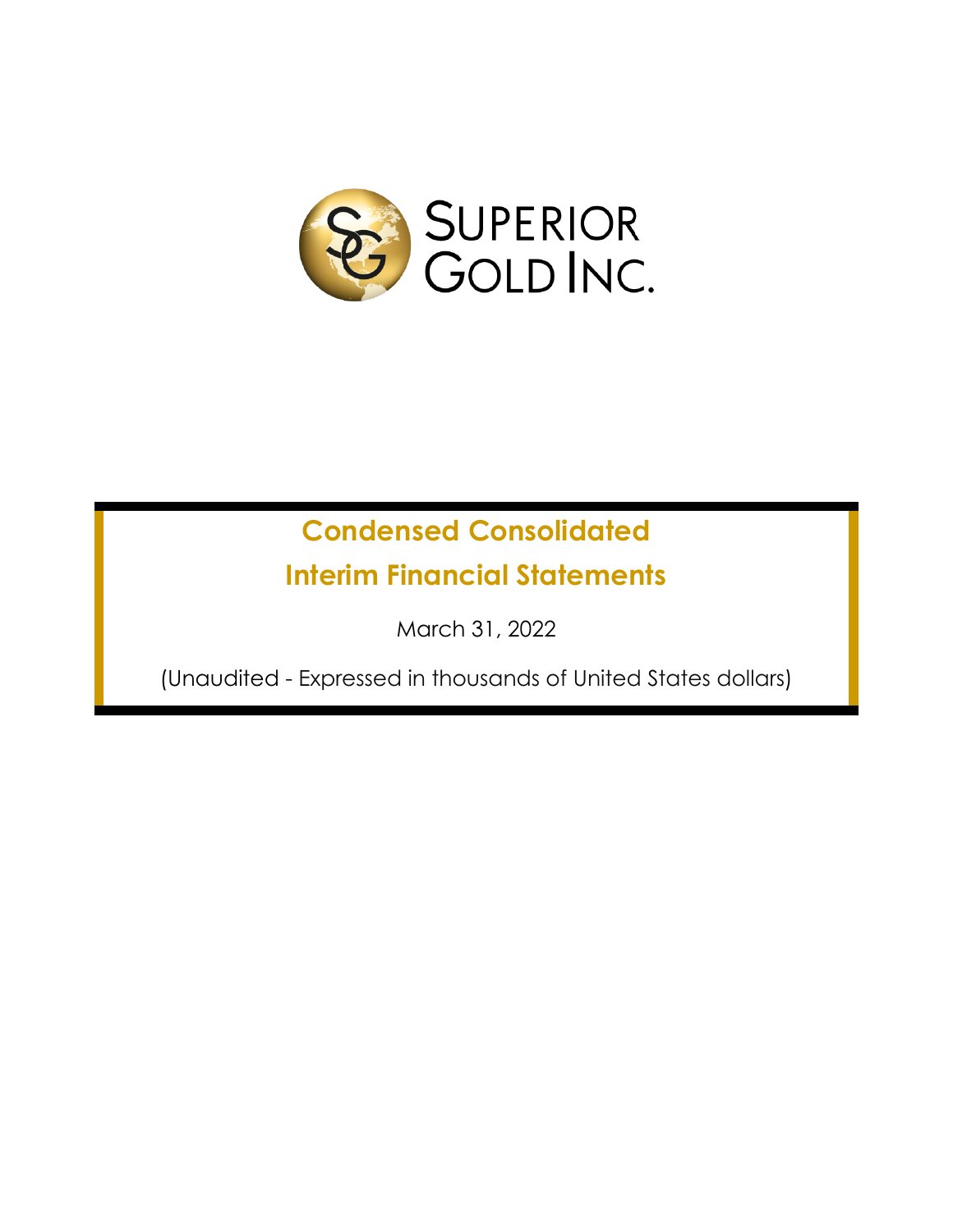## **Condensed Consolidated Interim Statements of Financial Position (Unaudited)**

**(Expressed in thousands of United States Dollars)**

|                                                              | March 31, 2022          |          | December 31, 2021 |
|--------------------------------------------------------------|-------------------------|----------|-------------------|
| <b>ASSETS</b>                                                |                         |          |                   |
| <b>Current assets</b>                                        |                         |          |                   |
| Cash and cash equivalents                                    | \$                      | 19,919   | \$<br>23,789      |
| Receivables and other assets                                 |                         | 3,156    | 3,929             |
| Inventories (note 6)                                         |                         | 12,735   | 8,380             |
| <b>Total current assets</b>                                  |                         | 35,810   | 36,098            |
|                                                              |                         |          |                   |
| <b>Non-current assets</b>                                    |                         |          |                   |
| Mining interests; and property, plant and equipment (note 7) |                         | 74,185   | 74,792            |
| <b>TOTAL ASSETS</b>                                          | \$                      | 109,995  | \$<br>110,890     |
|                                                              |                         |          |                   |
| <b>LIABILITIES</b>                                           |                         |          |                   |
| <b>Current liabilities</b>                                   |                         |          |                   |
| Accounts payable and accrued liabilities                     | \$                      | 15,039   | \$<br>15,575      |
| Short-term loan (note 8)                                     |                         | 740      | 1,381             |
| Current portion of lease obligation (note 15)                |                         | 2,838    | 2,754             |
| Current portion of provisions (note 9)                       |                         | 5,998    | 5,976             |
| <b>Total current liabilities</b>                             |                         | 24,615   | 25,686            |
| <b>Non-current liabilities</b>                               |                         |          |                   |
| Lease obligation (note 15)                                   |                         | 7,565    | 8,021             |
| Provisions (note 9)                                          |                         | 24,930   | 27,328            |
| Deferred share units liability (note 12 (d))                 |                         | 96       | 77                |
| Deferred tax liability (note 14)                             |                         | 4,204    | 4,234             |
| <b>Total non-current liabilities</b>                         |                         | 36,795   | 39,660            |
| <b>TOTAL LIABILITIES</b>                                     | \$                      | 61,410   | \$<br>65,346      |
|                                                              |                         |          |                   |
| <b>SHAREHOLDERS' EQUITY</b>                                  |                         |          |                   |
| Share capital (note 12(a and b))                             | \$                      | 62,662   | \$<br>62,493      |
| <b>Contributed Surplus</b>                                   |                         | 6,725    | 6,687             |
| Accumulated other comprehensive loss                         |                         | (1,734)  | (3, 144)          |
| Deficit                                                      |                         | (19,068) | (20, 492)         |
| <b>TOTAL EQUITY</b>                                          | \$                      | 48,585   | \$<br>45,544      |
| <b>TOTAL EQUITY AND LIABILITIES</b>                          | $\overline{\mathsf{s}}$ | 109,995  | \$<br>110,890     |
|                                                              |                         |          |                   |

*Commitments and contingencies note 10*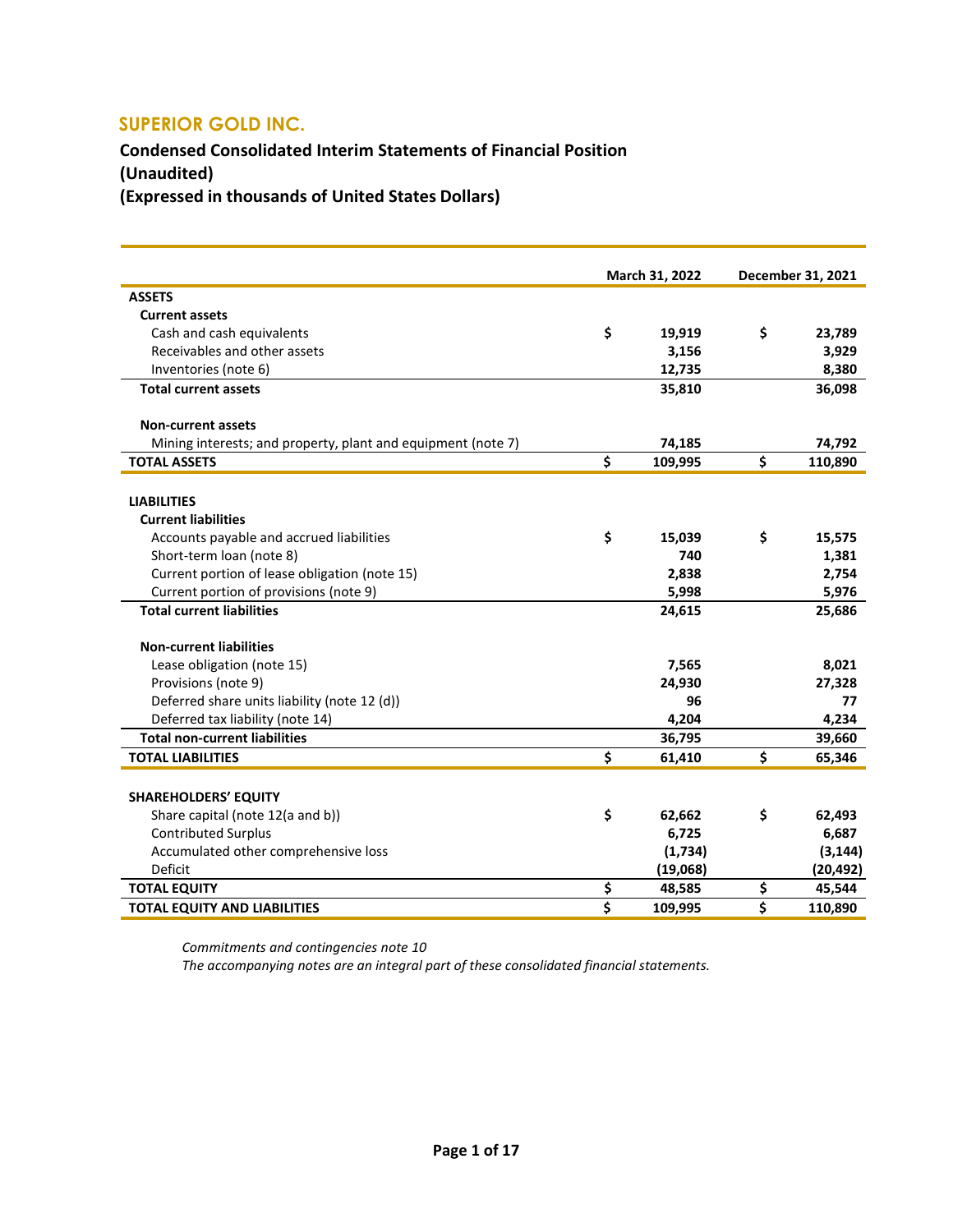**Condensed Consolidated Interim Statements of Income and Comprehensive Income (Unaudited)**

**(Expressed in thousands of United States Dollars, except per share amounts)**

|                                                                                                                                                                                                                        | <b>Three Months ended</b><br>March 31 |                                            |    |                                            |
|------------------------------------------------------------------------------------------------------------------------------------------------------------------------------------------------------------------------|---------------------------------------|--------------------------------------------|----|--------------------------------------------|
|                                                                                                                                                                                                                        |                                       | 2022                                       |    | 2021                                       |
| <b>REVENUES</b>                                                                                                                                                                                                        |                                       |                                            |    |                                            |
| Metal sales (note 5)                                                                                                                                                                                                   | \$                                    | 30,236                                     | \$ | 31,220                                     |
| <b>EXPENSES</b>                                                                                                                                                                                                        |                                       |                                            |    |                                            |
| Cost of sales                                                                                                                                                                                                          |                                       | 26,691                                     |    | 26,920                                     |
| <b>Exploration expense</b>                                                                                                                                                                                             |                                       | 639                                        |    | 622                                        |
| General and administrative                                                                                                                                                                                             |                                       | 1,465                                      |    | 1,464                                      |
| <b>OPERATING INCOME</b>                                                                                                                                                                                                |                                       | 1,441                                      |    | 2,214                                      |
| <b>OTHER EXPENSES (INCOME)</b>                                                                                                                                                                                         |                                       |                                            |    |                                            |
| Net finance cost (note 13)                                                                                                                                                                                             |                                       | 160                                        |    | 402                                        |
| Gain on sale of assets                                                                                                                                                                                                 |                                       |                                            |    | (5)                                        |
| Change in valuation of derivative financial instruments                                                                                                                                                                |                                       |                                            |    | (1,743)                                    |
| <b>INCOME BEFORE TAXES</b>                                                                                                                                                                                             |                                       | 1,281                                      |    | 3,560                                      |
| Income and mining tax (recovery) expense (note 14)                                                                                                                                                                     |                                       | (143)                                      |    | 33                                         |
| <b>NET INCOME FOR THE PERIOD</b>                                                                                                                                                                                       | \$                                    | 1,424                                      | \$ | 3,527                                      |
| <b>OTHER COMPREHENSIVE INCOME (LOSS)</b>                                                                                                                                                                               |                                       |                                            |    |                                            |
| Foreign currency translation gain (loss) on foreign operations                                                                                                                                                         |                                       | 1,410                                      |    | (453)                                      |
| <b>TOTAL COMPREHENSIVE INCOME FOR THE PERIOD</b>                                                                                                                                                                       | \$                                    | 2,834                                      | \$ | 3,074                                      |
| Income per share (note 12(e)):<br>Basic income per share<br>Diluted income per share<br>Weighted average number of Common Shares outstanding (basic)<br>Weighted average number of Common Shares outstanding (diluted) | \$                                    | 0.01<br>0.01<br>122,888,508<br>123,727,288 | \$ | 0.03<br>0.03<br>121,806,195<br>122,014,008 |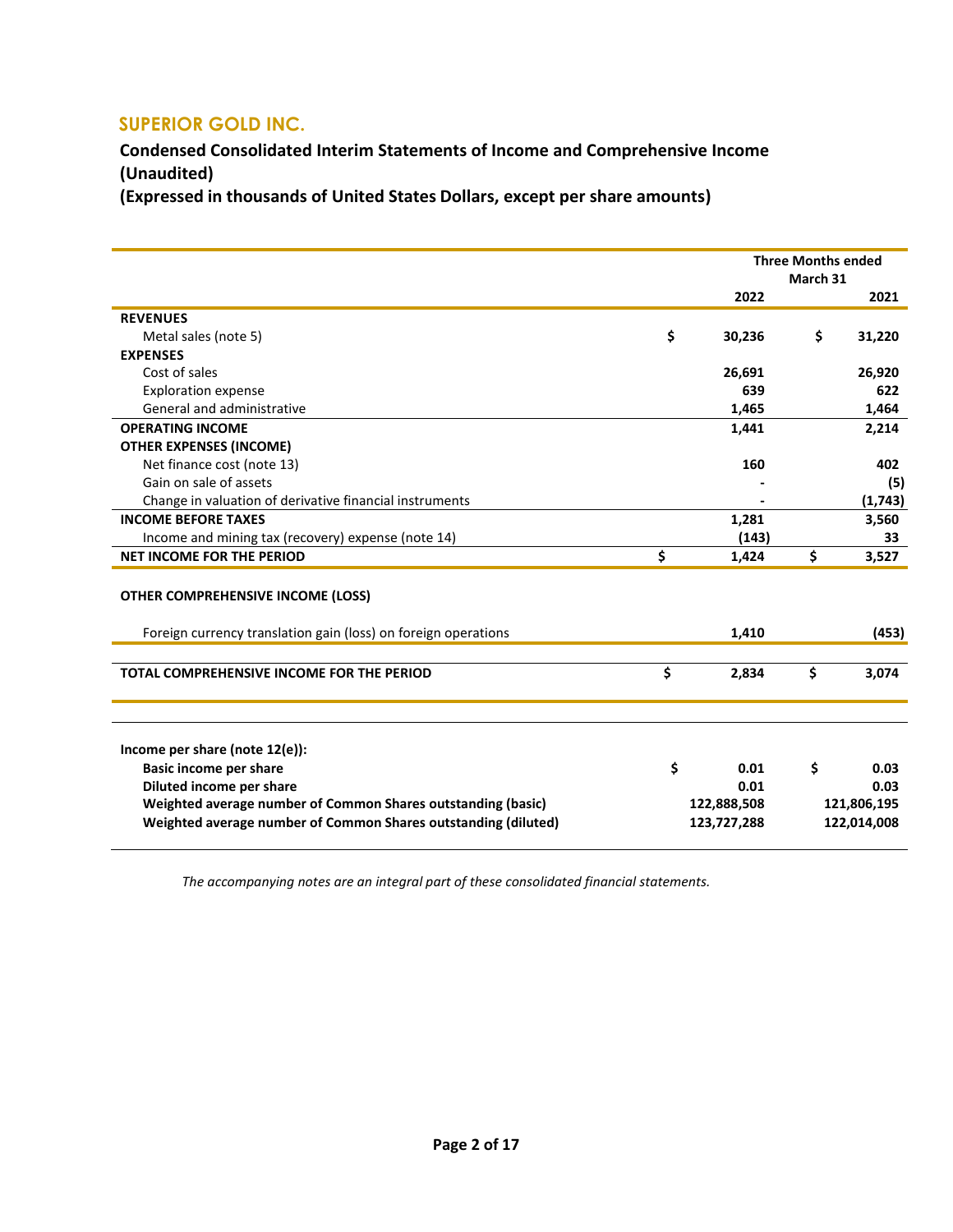## **Condensed Consolidated Interim Statements of Changes in Equity (Unaudited) (expressed in thousands of United States dollars unless otherwise stated)**

|                                      | <b>Note</b> | Number of<br>shares<br>issued | <b>Share</b><br>capital  |    | Contributed<br><b>Surplus</b> | <b>Deficit</b> | Accumulated<br>other<br>comprehensive<br>income/(loss) |               |    | <b>Total</b> |
|--------------------------------------|-------------|-------------------------------|--------------------------|----|-------------------------------|----------------|--------------------------------------------------------|---------------|----|--------------|
| Balance as at January 1, 2021        |             | 121,778,973                   | \$.<br>62,008            | \$ | 6,484                         | \$ (30, 429)   | \$                                                     | (931)         | Ś. | 37,132       |
| Exercise of stock options            | 12          | 50,000                        | 29                       |    | (8)                           |                |                                                        |               |    | 21           |
| Share-based payments, excluding cash |             | $\overline{\phantom{a}}$      |                          |    | 73                            |                |                                                        |               |    | 73           |
| settled awards                       | 12          |                               |                          |    |                               |                |                                                        |               |    |              |
| Total comprehensive (income) loss    |             | $\overline{\phantom{a}}$      | $\overline{\phantom{a}}$ |    | $\overline{\phantom{a}}$      | 3,527          |                                                        | (453)         |    | 3,074        |
| Balance as at March 31, 2021         |             | 121,828,973                   | 62,037<br>S              | \$ | 6,549                         | \$ (26,902)    | S                                                      | (1, 384)      | s  | 40,300       |
| Balance as at January 1, 2022        |             | 122,735,058                   | \$.<br>62,493            | Ś. | 6,687                         | \$ (20, 492)   | \$                                                     | $(3, 144)$ \$ |    | 45,544       |
| Exercise of stock options            | 12          | 300,000                       | 169                      |    | (46)                          |                |                                                        |               |    | 123          |
| Share-based payments                 | 12          | $\overline{\phantom{a}}$      |                          |    | 84                            |                |                                                        |               |    | 84           |
| Total comprehensive (income) loss    |             | $\overline{\phantom{0}}$      | $\overline{\phantom{a}}$ |    | $\overline{\phantom{a}}$      | 1,424          |                                                        | 1,410         |    | 2,834        |
| Balance as at March 31, 2022         |             | 123,035,058                   | 62,662<br>S              | s  | 6,725                         | \$ (19,068)    |                                                        | (1,734)       |    | 48,585       |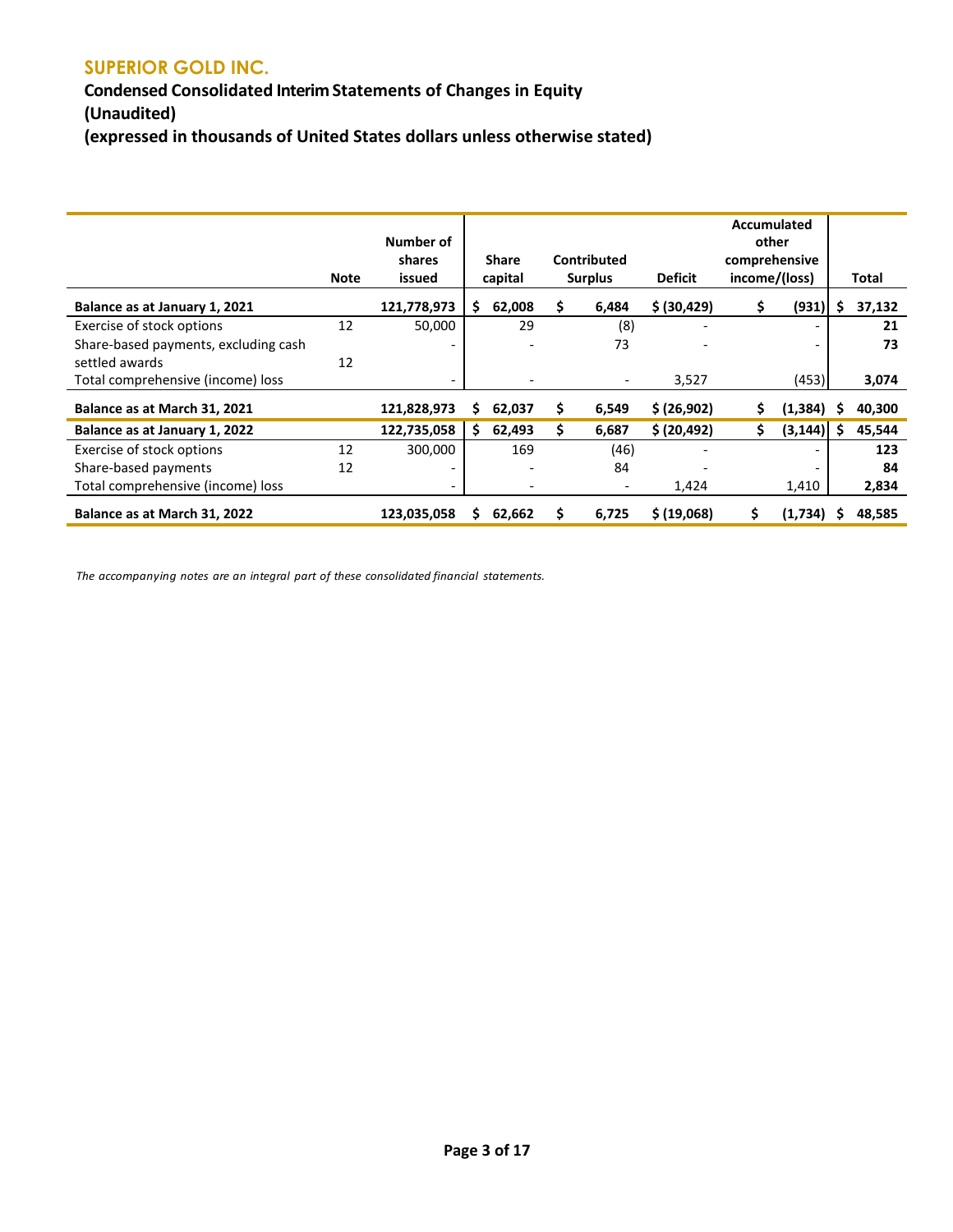**Condensed Consolidated Interim Statements of Cash Flows (Unaudited) (expressed in thousands of United States dollars unless otherwise stated)**

|                                                                      | Three months ended<br>March 31 |    |          |
|----------------------------------------------------------------------|--------------------------------|----|----------|
|                                                                      | 2022                           |    | 2021     |
| Cash flows provided from (used by):                                  |                                |    |          |
| <b>OPERATING ACTIVITIES</b>                                          |                                |    |          |
| Net Income for the period                                            | \$<br>1,424                    | \$ | 3,527    |
| Adjustments:                                                         |                                |    |          |
| Depreciation and amortization                                        | 2,086                          |    | 2,527    |
| Share-based payments                                                 | 102                            |    | 73       |
| Employee provisions expense                                          | 786                            |    | 987      |
| Net finance cost                                                     | 160                            |    | 402      |
| Change in valuation of derivative financial instruments              |                                |    | (1,743)  |
| Gain on sale of assets                                               |                                |    | (5)      |
| Income tax (recovery) expense                                        | (143)                          |    | 33       |
| Gold loan repayments                                                 |                                |    | (2,210)  |
| Employee provisions paid                                             | (926)                          |    | (930)    |
|                                                                      | 3,489                          |    | 2,661    |
| Net changes in non-cash working capital items:                       |                                |    |          |
| Receivables and other assets                                         | 857                            |    | 1,948    |
| Inventories                                                          | (3,964)                        |    | (356)    |
| Accounts payable and accrued liabilities                             | 30                             |    | (294)    |
|                                                                      | 412                            |    | 3,959    |
| <b>INVESTING ACTIVITIES</b>                                          |                                |    |          |
| Interest received                                                    | 1                              |    | 1        |
| Expenditures on mineral interests; and property, plant and equipment | (3, 424)                       |    | (1,585)  |
| Proceeds on sale of assets                                           |                                |    | 39       |
|                                                                      | (3, 423)                       |    | (1, 545) |
| <b>FINANCING ACTIVITIES</b>                                          |                                |    |          |
| Issuance of common shares                                            | 123                            |    | 21       |
| Repayment of short-term loan                                         | (660)                          |    | (566)    |
| Repayment of finance lease obligation                                | (685)                          |    | (1,027)  |
| Interest paid                                                        | (161)                          |    | (208)    |
|                                                                      | (1, 383)                       |    | (1,780)  |
| Effect of exchange rates on cash & cash equivalents                  | 524                            |    | (20)     |
| Increase (decrease) in cash and cash equivalents                     | (3,870)                        |    | 614      |
| Cash and cash equivalents, beginning of period                       | 23,789                         |    | 17,294   |
| Cash and cash equivalents, end of period                             | 19,919                         |    | 17,908   |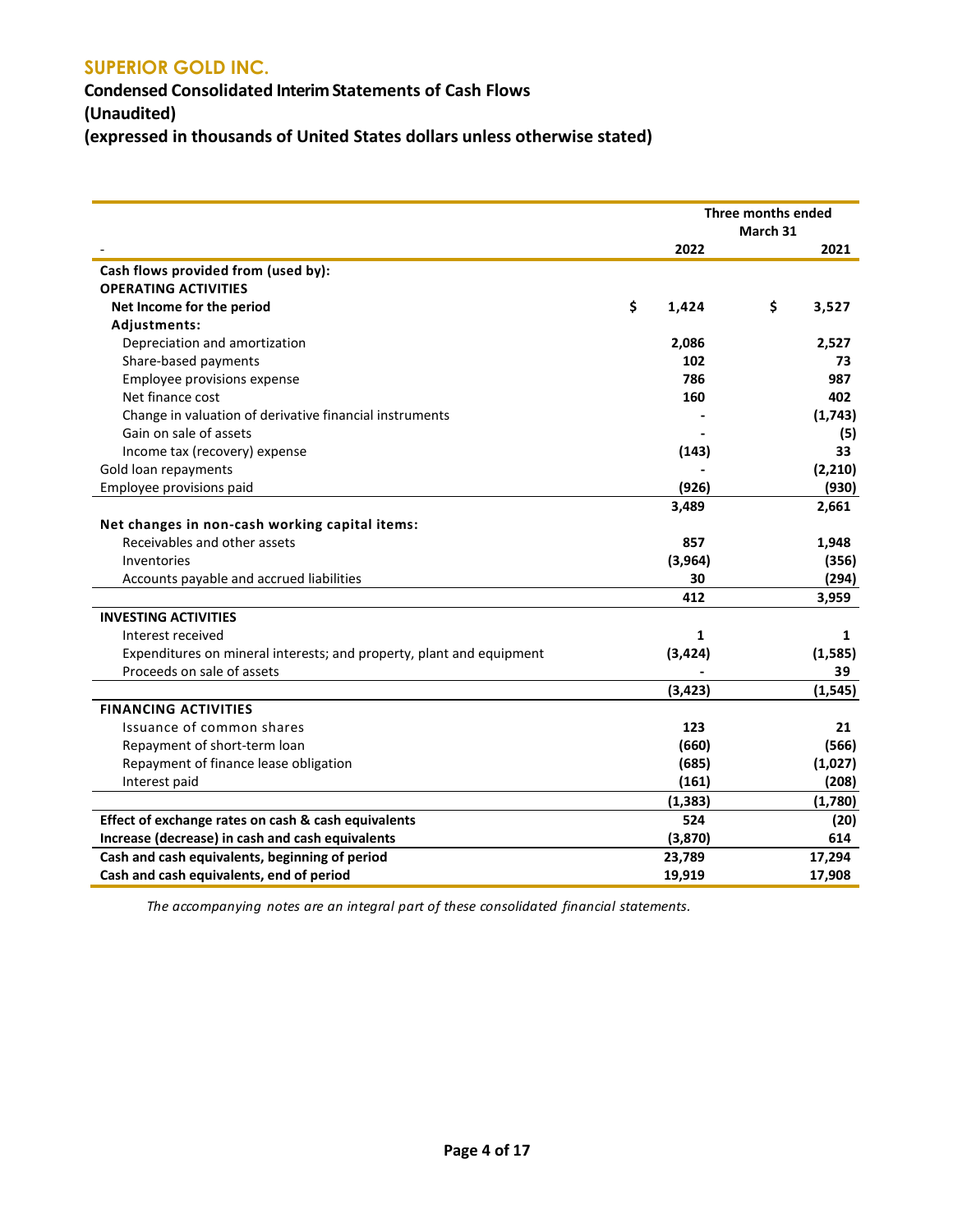## **SUPERIOR GOLD INC. Notes to the Condensed Consolidated Interim Financial Statements For the three months ended March 31, 2022 (expressed in thousands of United States dollars unless otherwise stated)**

## **1. CORPORATE INFORMATION AND CONTINUANCE OF OPERATIONS**

Superior Gold Inc. (the "Company") was incorporated under the Business Corporations Act in Ontario on July 4, 2016 and is engaged in the acquisition, exploration, development and operation of gold resource properties. The address and domicile of the Company's registered office and its principal place of business is 70 University Avenue, Suite 1410, Toronto, Ontario M5J 2M4.

On March 11, 2020, the World Health Organization declared a global pandemic related to COVID-19. The COVID-19 pandemic is still impacting business worldwide and current measures to combat the spread are vastly different depending on the location of an entity's operations. The unpredictable nature of the length of the COVID-19 pandemic and the severity of measures that may be taken is subject to significant variability and accordingly, estimates as to the impact on the Company's financial results in future periods is uncertain. The judgments, inputs and assumptions used as at March 31, 2022 and for the three months ended March 31, 2022, whether related to COVID-19 or otherwise, have been considered and, where appropriate, reflected in the interim financial statements. To address the risk of the pandemic to the Plutonic Gold Operations, the Company maintains a number of measures to reduce the potential risk to employees and communities. The future impact of COVID-19 actions as at March 31, 2022 are unknown.

The Company is subject to risks and challenges similar to other companies in a comparable stage of operation, exploration and development. These risks include, but are not limited to, losses, successfully raising cash flows through debt or equity markets and the successful operation and development of its mineral property interests to satisfy its commitments and continue as a going concern. The Company believes it will have adequate liquidity for the next twelve months from continuing operations and cash on hand.

#### **2. SIGNIFICANT ACCOUNTING POLICIES**

These condensed consolidated interim financial statements (the "financial statements") have been prepared in accordance with IAS 34, Interim Financial Reporting, using accounting policies consistent with International Financial Reporting Standards ("IFRS") as issued by the International Accounting Standards Board ("IASB"). These financial statements do not include all the information required for full annual financial statements and therefore should be read in conjunction with the consolidated financial statements of the Company as at and for the year ended December 31, 2021 prepared in accordance with IFRS as issued by the IASB. Selected explanatory notes are included to explain events and transactions that are significant to an understanding of the changes to the Company's financial position and performance since the last annual consolidated financial statements.

The Company has applied the same accounting policies and methods as those described in the annual consolidated financial statements for the year ended December 31, 2021, except as described in note 3.

#### **Basis of measurement**

The financial statements have been prepared on a historical cost basis, with the exception of certain financial instruments, share-based payments, and derivative financial instruments which are measured at fair value.

The preparation of the financial statements requires management to make judgments, estimates and assumptions that affect the application of accounting policies and the reported amounts of assets and liabilities at the date of the financial statements and reported amounts of revenues and expenses during the reporting period. Estimates and assumptions are continually evaluated and are based on management's experience and other factors, including expectations of future events that are believed to be reasonable under the circumstances. However, actual outcomes can differ materially from these estimates.

The significant judgments made by management in applying the Company's accounting policies and the key sources of estimation uncertainty were the same as those that applied to the consolidated financial statements as at and for the year ended December 31, 2021.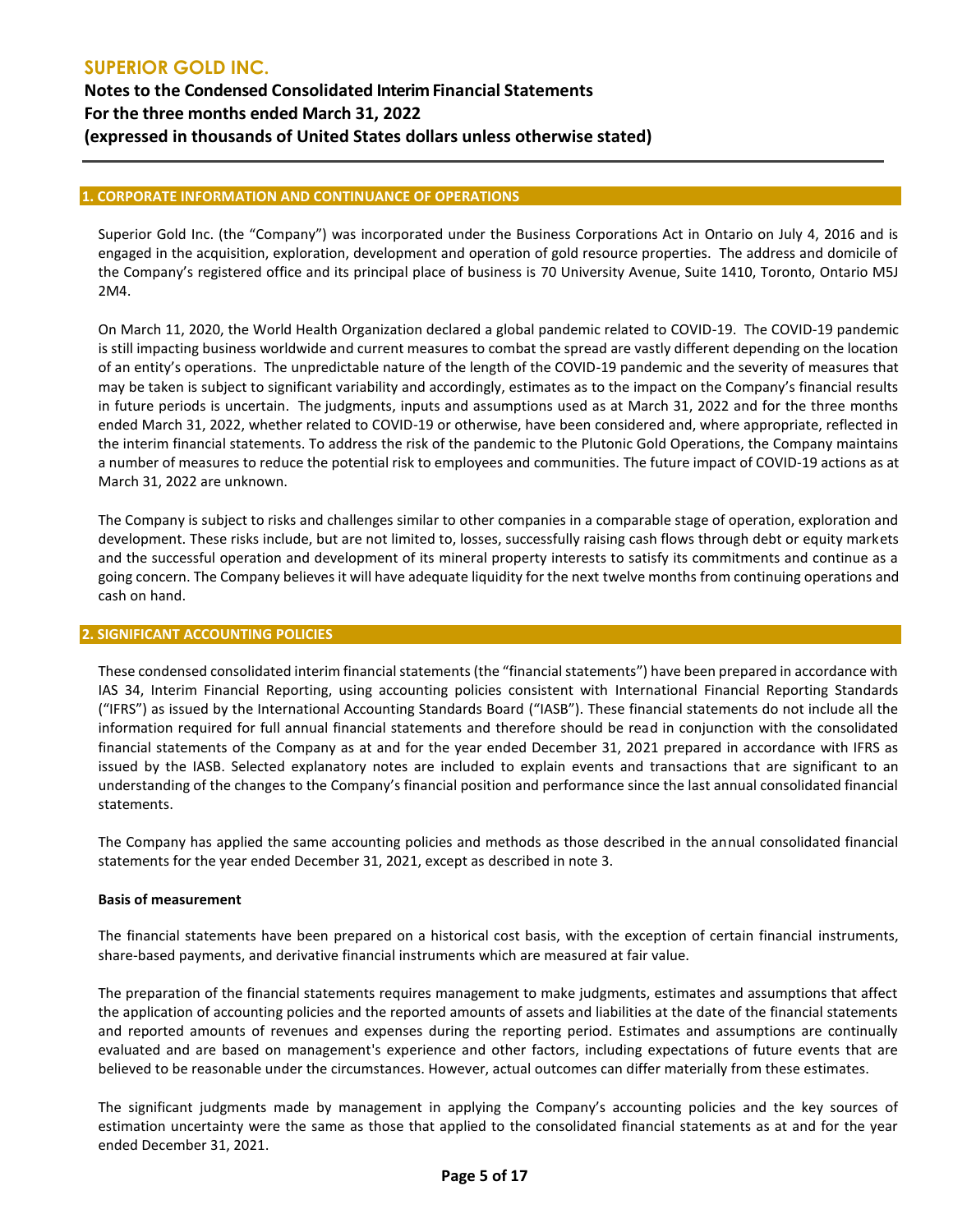#### **Basis of consolidation**

These consolidated financial statements include the assets, liabilities, revenues and expenses of the Company and its 100% owned subsidiary, Billabong Gold Pty. Ltd. Subsidiaries are entities over which the Company has the power to govern the financial and operating policies, generally accompanying a shareholding of more than one-half of the voting rights.

Subsidiaries are fully consolidated from the date of acquisition, being the date on which Superior Gold Inc. obtains control of the subsidiary, and continues to be consolidated until the date when such control ceases. All intercompany balances and transactions have been eliminated.

#### **3. NEW AND AMENDED STANDARDS ADOPTED BY THE COMPANY**

On May 14, 2020, the IASB issued amendments to IAS 16 *Property, Plant and Equipment*. The amendments to IAS 16 require that proceeds derived from items produced while bringing an item of property, plant and equipment to the location and condition necessary for it to be capable of operating in the manner intended by management be recognized, along with the cost of those items, in profit or loss in accordance with applicable Standards. The entity measures the cost of those items by applying the measurement requirements of IAS 2 *Inventories*. The amendments were effective for annual periods beginning on or after January 1, 2022. The Company has adopted the amendment with no impact to the financial statements.

#### **4. NEW ACCOUNTING STANDARDS AND INTERPRETATIONS**

Standards issued but not yet effective up to the date of issuance of the Company's consolidated financial statements are listed below. This listing is of standards and interpretations issued, which the Company reasonably expects to be applicable at a future date. The Company intends to adopt those standards when they become effective:

On April 1, 2020, the IASB issued amendments to IAS 1 *Presentation of Financial Statements*. The amendments to IAS 1 clarify the criterion for classifying a liability as non-current relating to the right to defer settlement of the liability for at least 12 months after the reporting period. The amendments are effective from January 1, 2023. The Company does not expect an impact to the financial statements as a result of this amendment.

In May 2021, the IASB published a narrow scope amendment to IAS 12 Income taxes. In September 2021, IAS 12 was revised to reflect this amendment. The amendment narrowed the scope of the recognition exemption so that it no longer applies to transactions that, on initial recognition, give rise to equal taxable and deductible temporary differences such as deferred taxes on leases and decommissioning obligations. The amendment is effective for annual periods beginning on or after January 1, 2023, and applied retrospectively. The Company does not expect an impact to the financial statements as a result of this amendment .

#### **5. METAL SALE**

| <u>L JALLJ</u> |                    |  |        |  |
|----------------|--------------------|--|--------|--|
|                | Three months ended |  |        |  |
|                | March 31           |  |        |  |
|                | 2022               |  | 2021   |  |
| Gold sales     | 30,217             |  | 31,173 |  |
| Silver sales   | 19                 |  | 47     |  |
|                | 30,236             |  | 31,220 |  |

The Company's main source of revenue is the sale of gold. The sale of gold is transacted with two customers, The Perth Mint and Auramet International LLC ("Auramet"). There are no contract receivables for gold sales as at March 31, 2022 or December 31, 2021.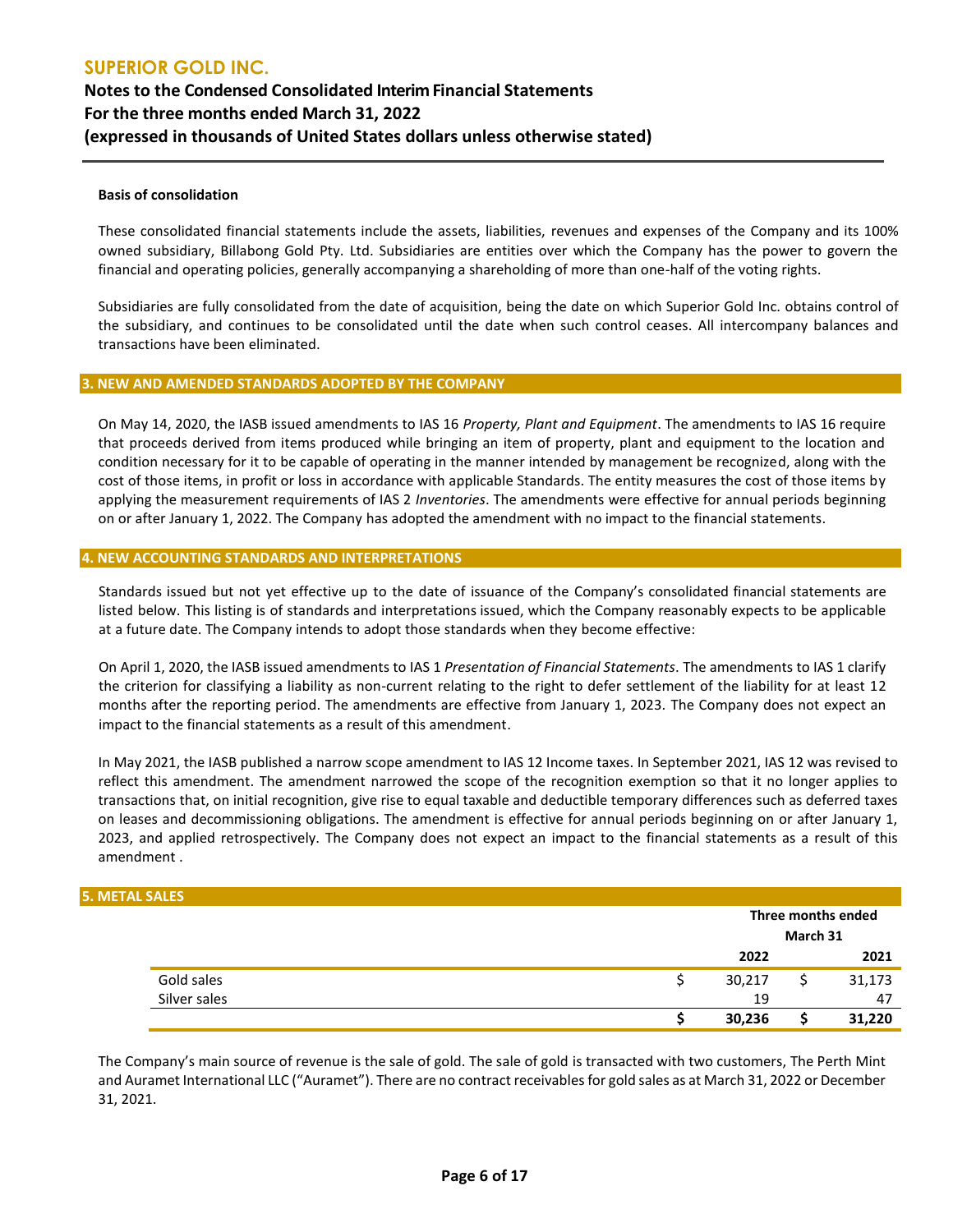**Notes to the Condensed Consolidated Interim Financial Statements For the three months ended March 31, 2022 (expressed in thousands of United States dollars unless otherwise stated)**

| <b>6. INVENTORIES</b> |                |        |                   |       |
|-----------------------|----------------|--------|-------------------|-------|
|                       | March 31, 2022 |        | December 31, 2021 |       |
| Consumable stores     |                | 6,907  |                   | 5,519 |
| Stockpiles            |                | 638    |                   | 323   |
| Gold in circuit       |                | 5,034  |                   | 2,448 |
| Dore on hand          |                | 156    |                   | 90    |
|                       |                | 12,735 |                   | 8,380 |

The cost of inventories recognized as an expense and included in Cost of sales in the period ended March 31, 2022 and 2021 was \$26,680 and \$26,909, respectively. During the three months ended March 31, 2022, there were \$nil write downs (March 31, 2021 - \$nil) of consumables inventory.

## **7. MINING INTERESTS; AND PROPERTY, PLANT AND EQUIPMENT**

|                                 | <b>Mining</b><br><i>interests</i> | Property, plant<br>and equipment | Capital work in<br>progress | Total     |
|---------------------------------|-----------------------------------|----------------------------------|-----------------------------|-----------|
| Cost:                           |                                   |                                  |                             |           |
| As at December 31, 2021         | \$90,159                          | \$48,196                         | \$3,462                     | \$141,817 |
| Additions                       | 1,327                             |                                  | 1,101                       | 2,428     |
| Changes in rehabilitation asset | (3, 185)                          |                                  |                             | (3, 185)  |
| Right of use assets (note 15)   |                                   |                                  |                             |           |
| <b>Transfers</b>                |                                   | 1,322                            | (1, 322)                    |           |
| Foreign exchange movement       | 2,747                             | 1,538                            | 101                         | 4,386     |
| March 31, 2022                  | 91,048                            | 51,056                           | 3,342                       | 145,446   |
| Accumulated depreciation:       |                                   |                                  |                             |           |
| As at December 31, 2021         | 39,962                            | 27,063                           |                             | 67,025    |
| Depreciation charge             | 617                               | 1,469                            |                             | 2,086     |
| Foreign exchange movement       | 1,265                             | 885                              |                             | 2,150     |
| March 31, 2022                  | 41,844                            | 29,417                           | $\overline{\phantom{a}}$    | 71,261    |
|                                 |                                   |                                  |                             |           |
| Net book value:                 |                                   |                                  |                             |           |
| As at beginning of period       | \$<br>50,197                      | \$21,133                         | \$3,462                     | \$74,792  |
| As at March 31, 2022            | \$<br>49,204                      | \$21,639                         | \$3,342                     | \$74,185  |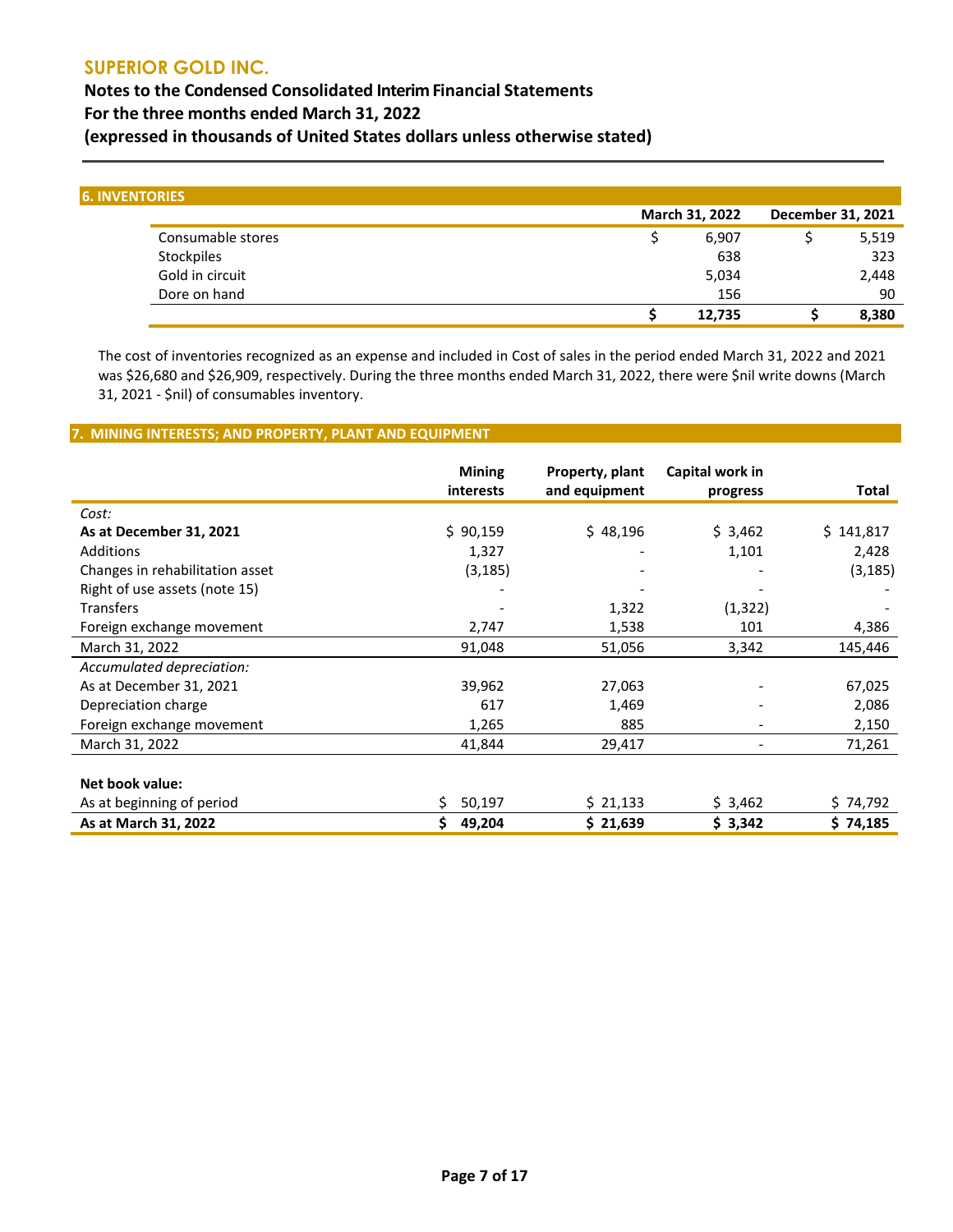## **Notes to the Condensed Consolidated Interim Financial Statements**

**For the three months ended March 31, 2022**

**(expressed in thousands of United States dollars unless otherwise stated)**

|                               | <b>Mining</b> | Property, plant | Capital work in          |              |
|-------------------------------|---------------|-----------------|--------------------------|--------------|
|                               | interests     | and equipment   | progress                 | <b>Total</b> |
| Cost:                         |               |                 |                          |              |
| As at December 31, 2020       | \$92,303      | \$47,626        | \$931                    | \$140,860    |
| Additions                     | 3,322         |                 | 5,701                    | 9,023        |
| Right of use assets (note 15) |               | 1,076           |                          | 1,076        |
| <b>Transfers</b>              |               | 3,128           | (3, 128)                 |              |
| <b>Disposals</b>              |               | (726)           |                          | (726)        |
| Foreign exchange movement     | (5,466)       | (2,908)         | (42)                     | (8, 416)     |
| December 31, 2021             | 90,159        | 48,196          | 3,462                    | 141,817      |
| Accumulated depreciation:     |               |                 |                          |              |
| As at December 31, 2020       | 39,701        | 22,359          |                          | 62,060       |
| Depreciation charge           | 2,646         | 6,923           |                          | 9,569        |
| <b>Disposals</b>              |               | (693)           |                          | (693)        |
| Foreign exchange movement     | (2, 385)      | (1,526)         |                          | (3, 911)     |
| December 31, 2021             | 39,962        | 27,063          | $\overline{\phantom{a}}$ | 67,025       |
|                               |               |                 |                          |              |
| Net book value:               |               |                 |                          |              |
| As at beginning of period     | \$<br>52,602  | \$25,267        | \$931                    | \$78,800     |
| As at December 31, 2021       | \$<br>50,197  | \$21,133        | \$3,462                  | \$74,792     |

The right-of-use assets will be amortized over the remaining term of the contracts, which is 0.8 to 3.4 years as of March 31, 2022.

#### **8. SHORT-TERM LOAN**

The short-term loan of \$740 (December 31, 2021 - \$1,381) represents amounts owing to two financial institutions which financed the Company's annual insurance premiums. The term of the loans are payable in 10 equal monthly installments commencing in November 2021, terminating in August 2022, bear interest at 3.1% and 5.5%, respectively, and are secured by any proceeds of insurance claims.

| <b>9. PROVISIONS</b>  |                |   |                   |
|-----------------------|----------------|---|-------------------|
|                       | March 31, 2022 |   | December 31, 2021 |
| Employee entitlements | 5,994          |   | 5,953             |
| Rehabilitation        | 24,934         |   | 27,351            |
| Total provisions      | 30,928         |   | 33,304            |
| Current               | 5,998          | Ś | 5,976             |
| Non-current           | 24,930         |   | 27,328            |
|                       | 30,928         |   | 33,304            |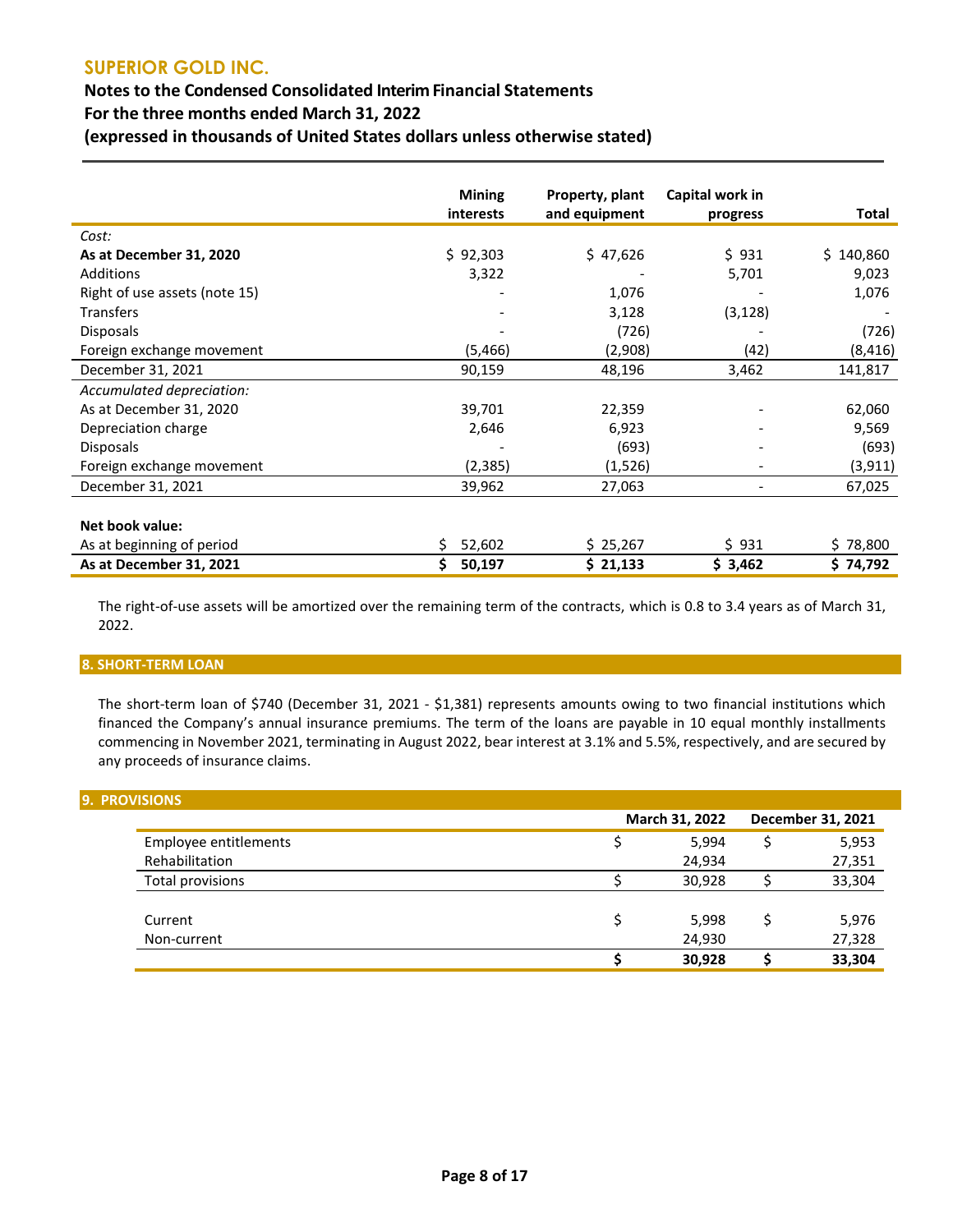## **Notes to the Condensed Consolidated Interim Financial Statements For the three months ended March 31, 2022 (expressed in thousands of United States dollars unless otherwise stated)**

|                                         | <b>Employee</b>     |                       |                         |
|-----------------------------------------|---------------------|-----------------------|-------------------------|
|                                         | <b>Entitlements</b> | <b>Rehabilitation</b> | <b>Total provisions</b> |
| Beginning balance, January 1, 2021      | Ś.<br>5,880         | \$29,154              | \$35,034                |
| Accretion                               |                     | 12                    | 12                      |
| Revisions to expected cash flows        | 3,910               | (118)                 | 3,792                   |
| <b>Disbursements</b>                    | (3,482)             |                       | (3,482)                 |
| Foreign exchange movement               | (355)               | (1,697)               | (2,052)                 |
| Balance, December 31, 2021              | 5,953               | 27,351                | 33,304                  |
| Accretion                               |                     | 20                    | 20                      |
| Revisions to expected cash flows        | 786                 | 636                   | 1,422                   |
| Changes in discount and inflation rates |                     | (3,821)               | (3,821)                 |
| <b>Disbursements</b>                    | (926)               |                       | (926)                   |
| Foreign exchange movement               | 181                 | 748                   | 929                     |
| <b>Balance, March 31, 2022</b>          | 5,994               | 24,934                | 30,928                  |
| Current                                 | 5,811               | 187                   | 5,998                   |
| Non-current                             | 183                 | 24,747                | 24,930                  |
| Balance, March 31, 2022                 | 5,994<br>\$         | \$24,934              | 30,928<br>S             |

## *(i) Employee entitlements*

Employee entitlement obligations cover Plutonic's liability for long service leave and annual leave. The current portion of this liability includes all of the accrued annual leave, the unconditional entitlements to long service leave where employees have completed the required period of service and also those where employees are entitled to pro-rata payments in certain circumstances. The entire amount of the annual leave portion of the provision is presented as current, since Plutonic does not have an unconditional right to defer settlement for any of these obligations. Current employee entitlements also include provisions for bonus and Fringe Benefits tax.

## *(ii) Rehabilitation provision*

The Company assesses its mine rehabilitation provision annually. Significant judgment is required in determining the provision for mine rehabilitation and closure as there are many factors that will affect the ultimate liability payable to rehabilitate the mine sites, including future disturbances caused by further development, changes in technology, changes in regulations, price increases, changes in timing of cash flows which are based on life of mine plans and changes in discount rates. When these factors change or become known in the future, such differences will impact the mine rehabilitation provision in the period in which the change becomes known. As at March 31, 2022, the mine rehabilitation provision has been discounted using discount rates of 1.1% - 3.1% (2021 – 0.3% - 2.3%) and the cash flows have been inflated using an inflation rate of 2.1% - 2.4% (2021 – 1.7% - 2.4%), payable over the years 2022 to 2036. As at March 31, 2022, the total undiscounted estimated reclamation costs are approximately \$24,778 (2021 - \$24,029). These expenditures are expected to be incurred in Australian dollars.

#### **10. COMMITMENTS AND CONTINGENCIES**

Commitments contracted for and contingences at the end of the reporting period not recognized as liabilities are as follows:

|                                   | <b>March 31, 2022</b> |       | December 31, 2021 |       |  |
|-----------------------------------|-----------------------|-------|-------------------|-------|--|
| Property, plant and equipment (i) |                       | 2.207 |                   | 1,923 |  |
|                                   |                       | 2.207 |                   | 1,923 |  |

#### *(i) Capital commitments*

In the three months ended March 31, 2022, the Company entered into commitments for mobile and milling equipment. These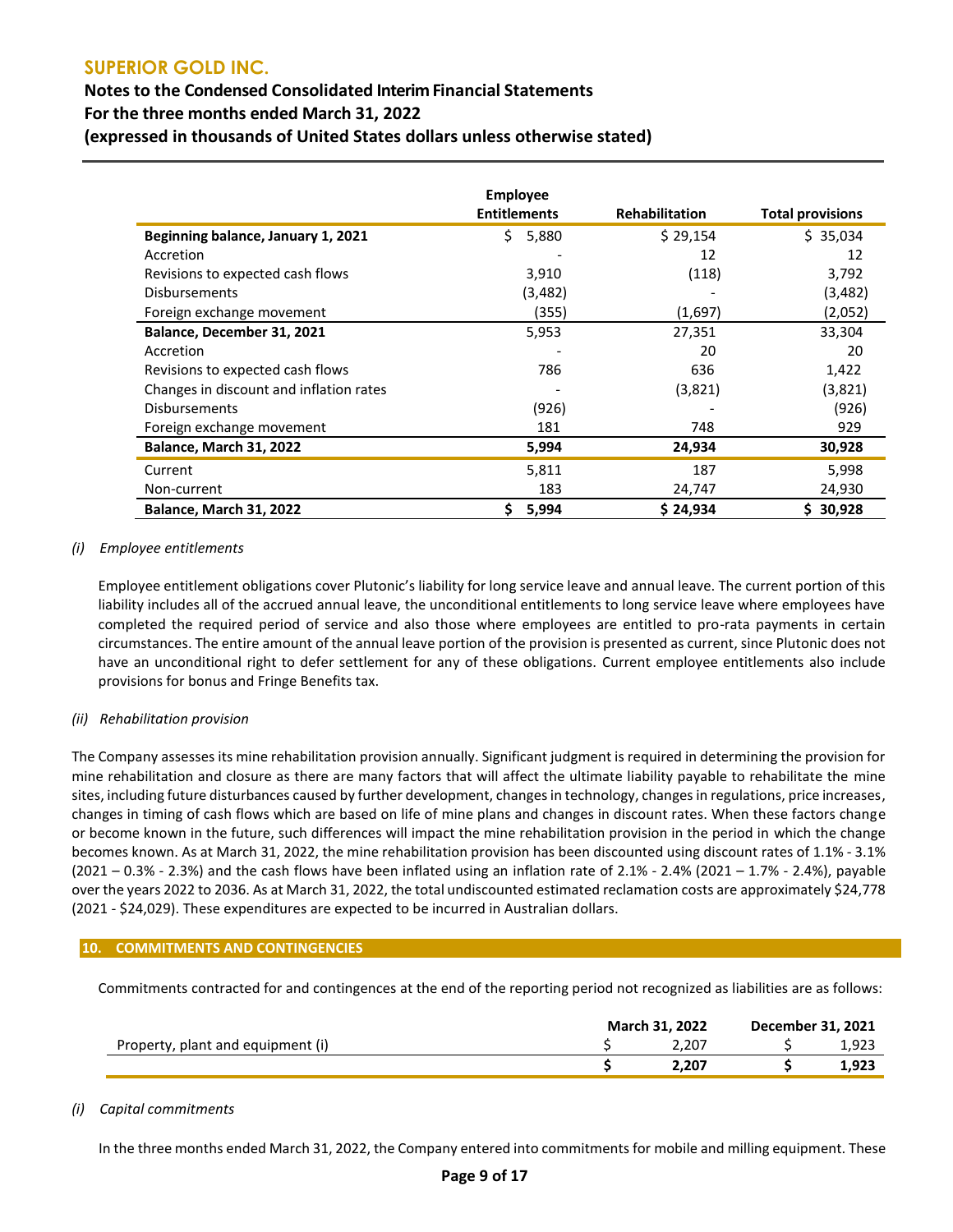## **SUPERIOR GOLD INC. Notes to the Condensed Consolidated Interim Financial Statements For the three months ended March 31, 2022 (expressed in thousands of United States dollars unless otherwise stated)**

commitments totalled \$2,207 at March 31, 2022 (December 31, 2021 - \$1,923).

## *(ii) Contingent Consideration*

The proceeds of acquiring a business may also include contingent consideration based on future events, some of which may be in the Company's control and some that may not be. In accordance with IFRS 3, the Company must make a determination of the fair value of that consideration using the guidance in IFRS 13 *Fair value measurement.* The determination of the fair value of such contingent consideration requires the Company to make certain assumptions and estimate in relation to certain future events based on the current understanding of the facts and circumstances known to them. The accounting for future changes in contingent consideration depends on whether the contingent consideration is classified as equity, an asset or a liability on inception.

As part of the acquisition of the Plutonic Gold Operations, the Company agreed to pay Northern Star Resources Inc. milestone payments ("Milestone Payments") of AUD\$2.5 million for every 250,000 ounces of NI 43-101 compliant measured and indicated resources identified at the Plutonic Gold Operations in excess of the 1,717,000 ounces of Joint Ore Reserves Committee 2012 compliant measured, indicated and inferred resources. The aggregate of the Milestone Payments are capped at AUD\$10 million.

The fair value of the Milestone Payments was determined to have \$nil value as at March 31, 2022 (December 31, 2021 - \$nil) as Management determined that it was uncertain that the threshold outlined in the Acquisition Agreement of 1,717,000 ounces of Joint Ore Reserves Committee 2012 compliant measured, indicated and inferred resources will be reached.**13.** 

#### **11. FINANCIAL INSTRUMENTS**

#### **Fair value**

The carrying value of cash and cash equivalents, receivables, accounts payable and accrued liabilities, and short-term loan approximate fair value, due to the short-term maturity of these instruments and are classified as Level 1 in accordance with the fair value hierarchy.

The carrying value of lease obligations approximate fair value as the rate implicit in the lease is not significantly different from market rates and are classified as Level 2 in accordance with the fair value hierarchy.

IFRS establishes a fair value hierarchy that prioritizes the inputs to valuation techniques used to measure fair value. The hierarchy gives the highest priority to unadjusted quoted prices in active markets for identical assets or liabilities and the lowest priority to unobservable inputs. The three levels of the fair value hierarchy are as follows:

- Level 1: Unadjusted quoted prices in active markets for identical assets or liabilities;
- Level 2: Inputs other than quoted prices that are observable for the asset or liability either directly (i.e., as prices) or indirectly (i.e., derived from prices); and
- Level 3: Inputs that are not based on observable market data.

#### **Letter of guarantee facility**

The Company has an AUD\$5.5 million Guarantee Credit Facility, amended April 14, 2021, (the "Credit Facility") with a leading international bank. The Credit Facility permits the Company to issue letters of guarantee for a term of up to 12 months to various suppliers from time to time to support the Plutonic Gold Operations.

The Credit Facility includes an aggregate fee of 3.23% calculated on drawn amounts and is secured by an assignment of a performance security guarantee issued by Export Development Canada in support of the Plutonic Gold Operations. The Credit Facility contains covenants customary for a loan facility of this nature, including limits on indebtedness and change of control. It contains a financial covenant test requiring that the Company maintain a minimum liquidity

#### **Page 10 of 17**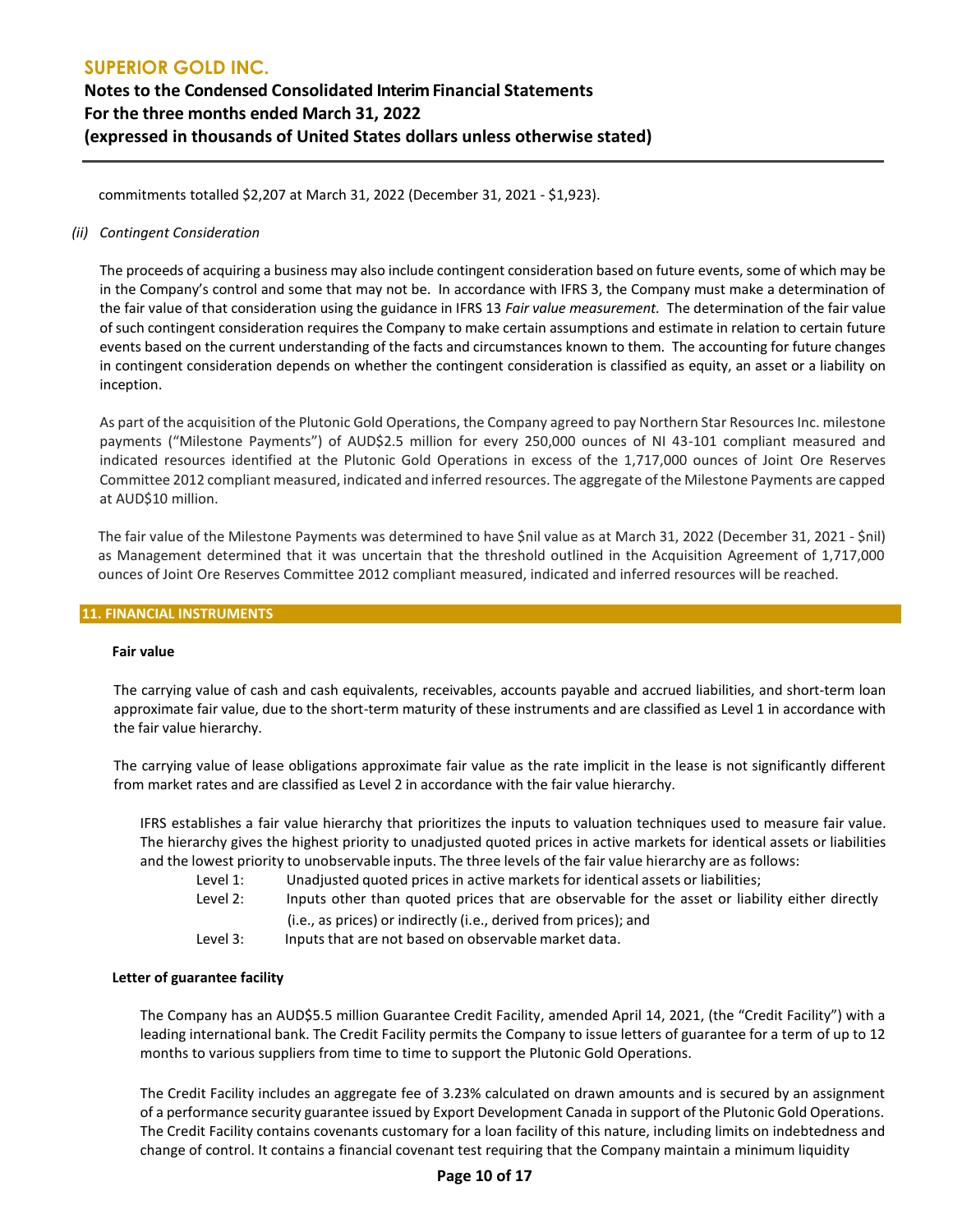**Notes to the Condensed Consolidated Interim Financial Statements For the three months ended March 31, 2022 (expressed in thousands of United States dollars unless otherwise stated)**

covenant of AUD\$5.0 million. At March 31, 2022 the Company was in compliance with all covenants.

Guarantees have been issued under the Credit Facility as at March 31, 2022 in the amounts of \$3,933 to secure power and gas supply (December 31, 2021 - \$3,814). During the three months ended March 31, 2022, the Company paid \$96 in associated fees on the Credit Facility (March 31, 2021 - \$53).

#### **12. SHARE CAPITAL**

#### **a) Authorized share capital**

Unlimited number of common shares ("Common Shares") without par value.

## **b) Issued and outstanding**

|                            | <b>Number of shares</b> | <b>Amount</b> |
|----------------------------|-------------------------|---------------|
| Balance, January 1, 2021   | 121,778,973             | 62,008        |
| Shares issued under:       |                         |               |
| Exercise of stock options  | 50,000                  | 29            |
| <b>Issuance of RSUs</b>    | 906,085                 | 456           |
| Balance, December 31, 2021 | 122,735,058             | 62,493        |
| Shares issued under:       |                         |               |
| Exercise of stock options  | 300,000                 | 169           |
| Balance, March 31, 2022    | 123,035,058             | 62,662        |

## **c) Warrants**

As at March 31, 2022, the Company had nil Warrants outstanding (December 31, 2021 - 14,429,521 with a weighted average exercise price of (December 31, 2021 \$1.5166 – (CAD\$1.92) with a term to February 23, 2022, upon which, the Warrants expired unexercised.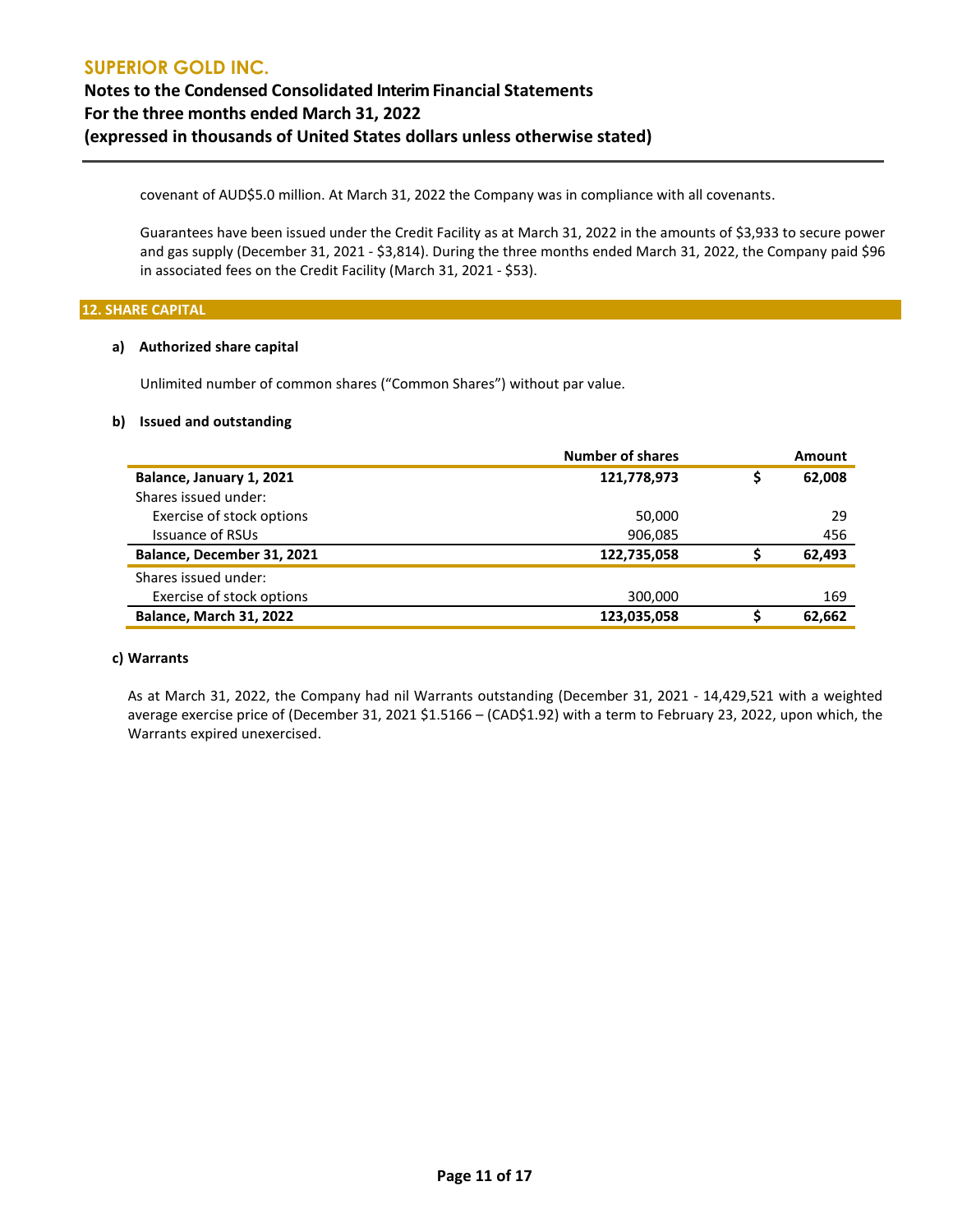## **Notes to the Condensed Consolidated Interim Financial Statements For the three months ended March 31, 2022 (expressed in thousands of United States dollars unless otherwise stated)**

## **d) Share-based payments**

#### **(i) Share option plan**

Movements in the share options are summarized below:

|                                  | Number of<br>options | <b>Weighted average</b><br>exercise price (1) |      | <b>Weighted average</b><br>exercise price (CAD\$) |
|----------------------------------|----------------------|-----------------------------------------------|------|---------------------------------------------------|
| Balance, January 1, 2021         | 7,791,667            | \$                                            | 0.73 | 0.94                                              |
| Granted                          | 1,450,000            |                                               | 0.50 | 0.63                                              |
| Forfeited                        | (641, 667)           |                                               | 0.61 | 0.77                                              |
| Exercised                        | (50,000)             |                                               | 0.44 | 0.55                                              |
| <b>Balance December 31, 2021</b> | 8,550,000            | Ś                                             | 0.71 | 0.90                                              |
| Granted                          |                      |                                               |      |                                                   |
| Expired                          | (2,050,000)          |                                               | 0.80 | 1.00                                              |
| Exercised                        | (300,000)            |                                               | 0.42 | 0.52                                              |
| Balance March 31, 2022           | 6,200,000            |                                               | 0.71 | 0.89                                              |

 $(1)$  At March 31, 2022, the U.S. dollar weighted average exercise price was calculated using the period end Canadian to U.S. dollar exchange rate of 0.7999 (December 31, 2021 – 0.7912).

The fair value of the options granted to employees, officers and directors under the share option plan was measured using the Black-Scholes option pricing model. The grant date fair value is amortized, as part of compensation expense over the vesting period with one third of the Stock Options vesting equally on each of the first, second and third grant date anniversary. The weighted average inputs used in the measurement of fair value were:

|                                         | December 31, 2021 |
|-----------------------------------------|-------------------|
| Number of share options granted         | 1,450,000         |
| Expected volatility <sup>(1)</sup>      | 75%               |
| Risk free interest rate                 | 0.63%             |
| Estimated forfeiture rate               | 10%               |
| Expected dividend yield                 | Nil               |
| Expected life in years                  | 3.5               |
| Fair value (weighted average)<br>- CADŚ | 0.31              |
| $- U.S. S^{(2)}$                        | 0.25              |

 $(1)$  Expected volatility is measured as the annualized standard deviation of share price returns, based on the historical movements in the price of the Company over the same period as the expected life of the option being valued.

<sup>(2)</sup> The U.S. dollar weighted average Black-Scholes value was calculated using the spot Canadian to U.S. dollar exchange rate on the date of grant.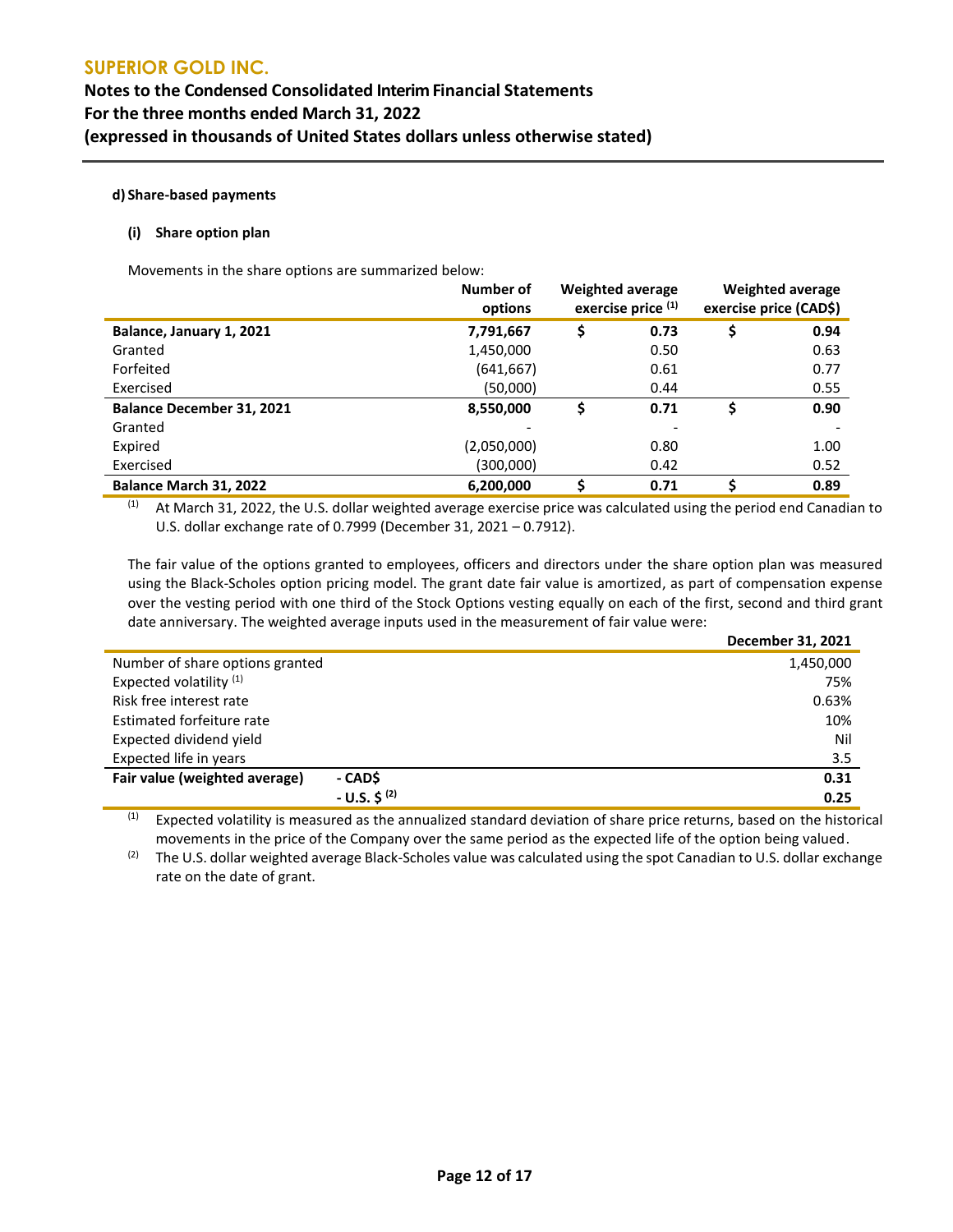## **Notes to the Condensed Consolidated Interim Financial Statements For the three months ended March 31, 2022 (expressed in thousands of United States dollars unless otherwise stated)**

Share options outstanding and exercisable at March 31, 2022 are:

| <b>Options outstanding</b> |           |                      |          | <b>Options exercisable</b> |           |                      |          |              |
|----------------------------|-----------|----------------------|----------|----------------------------|-----------|----------------------|----------|--------------|
|                            |           |                      | Weighted | Weighted                   |           |                      | Weighted | Weighted     |
|                            |           | Weighted             | average  | average                    |           | Weighted             | average  | average      |
| Exercise                   | Number    | average              | exercise | remaining                  | Number    | average              | exercise | remaining    |
| price                      | οf        | exercise             | price    | contractual                | οf        | exercise             | price    | contractual  |
| (CAD\$)                    | options   | price <sup>(1)</sup> | CAD\$    | life (years)               | options   | price <sup>(1)</sup> | CAD\$    | life (years) |
| \$0.47                     | 200,000   | \$0.38               | \$0.47   | 3.00                       | 133,333   | \$0.38               | \$0.47   | 3.00         |
| \$0.52                     | 200,000   | \$0.42               | \$0.52   | 2.00                       | 200,000   | \$0.42               | \$0.52   | 2.00         |
| \$0.62                     | 1,250,000 | \$0.50               | \$0.62   | 4.36                       |           |                      |          |              |
| \$0.71                     | 200.000   | \$0.57               | \$0.71   | 4.04                       | ٠         |                      |          |              |
| \$0.75                     | 150,000   | \$0.60               | \$0.75   | 3.12                       | 50,000    | \$0.60               | \$0.75   | 3.12         |
| \$0.96                     | 50.000    | \$0.77               | \$0.96   | 2.38                       | 33,333    | \$0.77               | \$0.96   | 2.38         |
| \$1.00                     | 3,150,000 | \$0.80               | \$1.00   | 0.13                       | 3,150,000 | \$0.80               | \$1.00   | 0.13         |
| \$1.09                     | 1,000,000 | \$0.87               | \$1.09   | 3.35                       | 333,333   | \$0.87               | \$1.09   | 3.35         |
| \$0.89                     | 6,200,000 | \$0.71               | \$0.89   | 1.88                       | 3,899,999 | \$0.77               | \$0.96   | 0.68         |

 $(1)$  At March 31, 2022, the U.S. weighted average exercise price was calculated using the period end Canadian to U.S. dollar exchange rate of 0.7999 (2020 – 0.7912).

#### **(ii) Performance Share Units**

Under the Share unit plan, PSUs may be granted to employees of the Company. A PSU represents the right to receive a common share of the Company at vesting, subject to the determination of the Company's Board of Directors.

The number of PSUs that will ultimately vest is based on the Company's share price performance relative to the VanEck Vectors Junior Gold Miners ETF over the term of the applicable PSU performance period. Under the terms of the PSU Plan, the Board of Directors is authorized to determine whether the performance criteria have been met.

| The Company has granted PSUs to certain<br>employees. Each PSU provides the holder with a<br>right to receive common shares upon redemption<br>of the PSU. | <b>Number of Performance Share Units</b> |
|------------------------------------------------------------------------------------------------------------------------------------------------------------|------------------------------------------|
| Balance January 1, 2021                                                                                                                                    | 484.834                                  |
| Granted                                                                                                                                                    | 512,500                                  |
| Expired                                                                                                                                                    | (125,000)                                |
| Forfeited                                                                                                                                                  | (383, 334)                               |
| Balance December 31, 2021 and March 31, 2022                                                                                                               | 489.000                                  |

The PSUs vest over a period of time as established by the Board. The PSUs outstanding vest in one tranche on the third anniversary of the grant. There were nil grants, expiries or forefeitures of PSUs in the three months ended March 31, 2022. As at December 31, 2021, 125,000 PSUs expired as the performance condition in respect of the Company's share price performance relative to the VanEck Vectors Junior Gold Miners ETF over the term of the PSU performance period was not met and 383,334 were forfeited.

The fair value of the PSUs granted was calculated using a Monte Carlo model approach. The Monte Carlo model approach requires the use of subjective assumptions including expected share price volatility, risk-free interest rate, and estimated forfeiture rate. Historical data is considered in setting the assumptions. The estimated fair value of PSUs is amortized on a straight-line basis over the related performance period. Under this method, a portion of the fair value of the PSUs is recognized at each reporting period based on the pro-rated number of months the eligible employees are employed by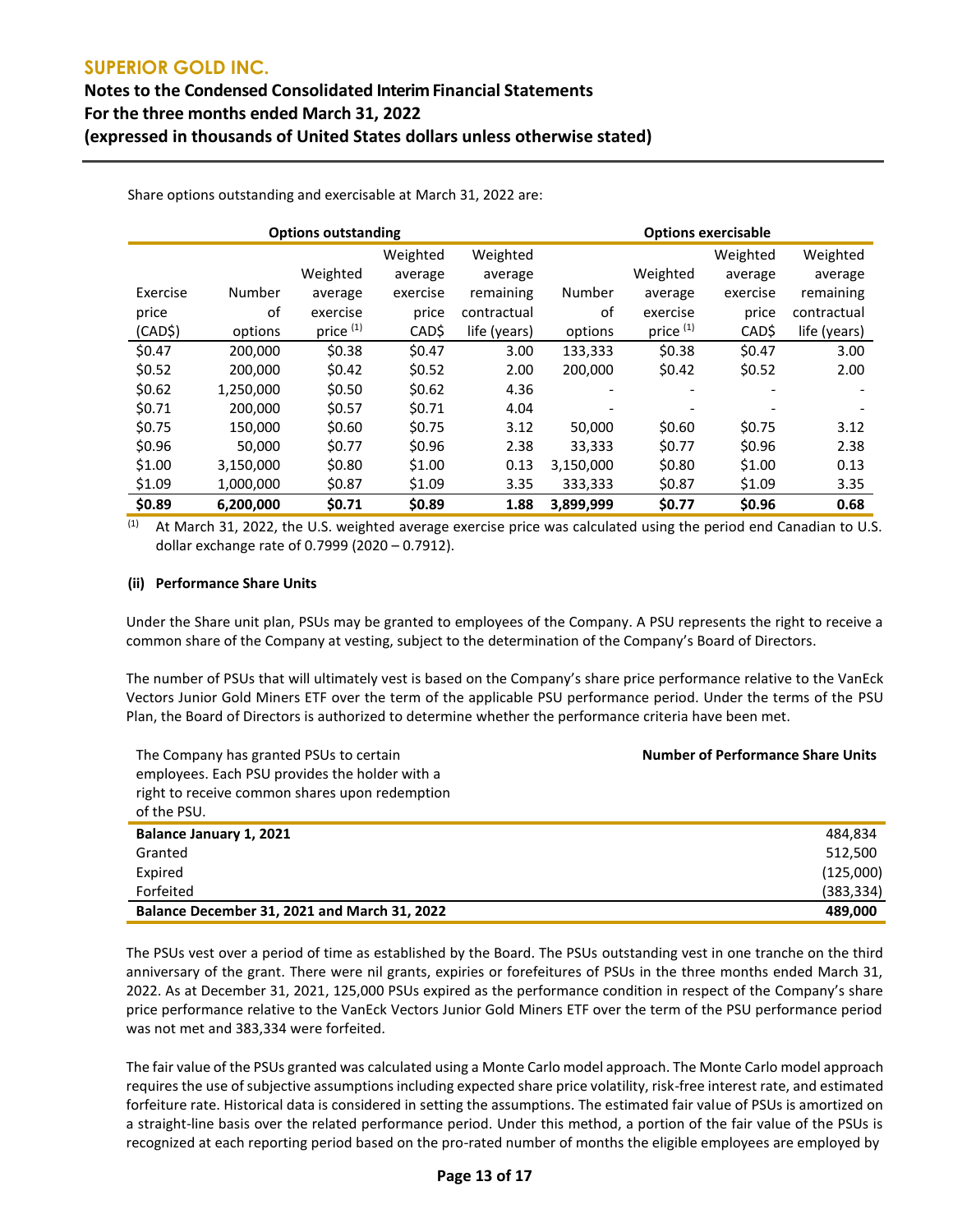## **SUPERIOR GOLD INC. Notes to the Condensed Consolidated Interim Financial Statements For the three months ended March 31, 2022 (expressed in thousands of United States dollars unless otherwise stated)**

the Company compared to the vesting period of each grant.

The following is a summary of the assumptions used in the Monte Carlo model approach for PSUs granted in the periods ended December 31, 2021:

**2021**

|                                           | 2021    |
|-------------------------------------------|---------|
| Number of performance share units granted | 512,500 |
| Expected volatility <sup>(1)</sup>        | 78%     |
| Risk free interest rate                   | 0.50%   |
| Estimated forfeiture rate                 | 0%      |
| Expected dividend yield                   | Nil     |
| Expected life in years                    | 2.54    |
| - CADŚ<br>Fair value (weighted average)   | 0.28    |
| $- U.S. \, \xi^{(2)}$                     | 0.22    |

(1) Expected volatility is measured as the annualized standard deviation of share price returns, based on the historical movements in the price of the Company over the same period as the expected life of the option being valued.

<sup>(2)</sup> The U.S. dollar weighted average Monte Carlo model value was calculated using the spot Canadian to U.S. dollar exchange rate on the date of grant.

## **(iii) Restricted Share Units**

Under the Company's Share Unit Plan, RSUs may be granted to directors, employees or consultants of the Company and its subsidiaries. An RSU represents the right to receive a common share of the Company at vesting.

|                                                     | <b>Number of Restricted</b><br><b>Share Units</b> |
|-----------------------------------------------------|---------------------------------------------------|
| Balance January 1, 2021                             | 50,000                                            |
| Granted                                             | 906,085                                           |
| Issued                                              | (906, 085)                                        |
| <b>Balance December 31, 2021 and March 31, 2022</b> | 50,000                                            |

The RSUs vest over a period of time as established by the Board: 50,000 RSUs vest on the third anniversary of the grant, 100,000 vested on July 1, 2021, and 806,085 vested on August 12, 2021. On August 12, 2021 and August 16, 2021, respectively, 860,085 and 46,000 Common Shares were issued. The vesting of the RSUs cannot be deferred by the holder beyond three years from the initial date of grant.

The fair value of RSUs is determined by reference to the Company's share price when the units are awarded. The total fair value of unvested RSUs that will be recognized in future periods amounted to \$4 as at March 31, 2022 (December 31, 2021: \$7).

#### **(iv) Deferred Share Units and Phantom Deferred Share Units**

Under the Company's previous Omnibus Equity Plan, DSUs were issued to independent directors for the purposes of strengthening the alignment of interests between members of the Board of Directors and shareholders by linking a portion of the annual director compensation to the future value of the Company's Common Shares. For grants issued in 2020, a DSU represents the right to receive a common share of the Company, vest when the director leaves the Board of Directors and are equity settled. For grants issued subsequent to the adoption of the Phantom Unit Plan on May 10, 2021, a Phantom DSU represents the right to receive cash equivalent in value to a Superior Gold Inc. common share upon vesting, which occurs when the director leaves the Board of Directors. All DSUs or Phantom DSUs must be retained until the director leaves the Board of Directors.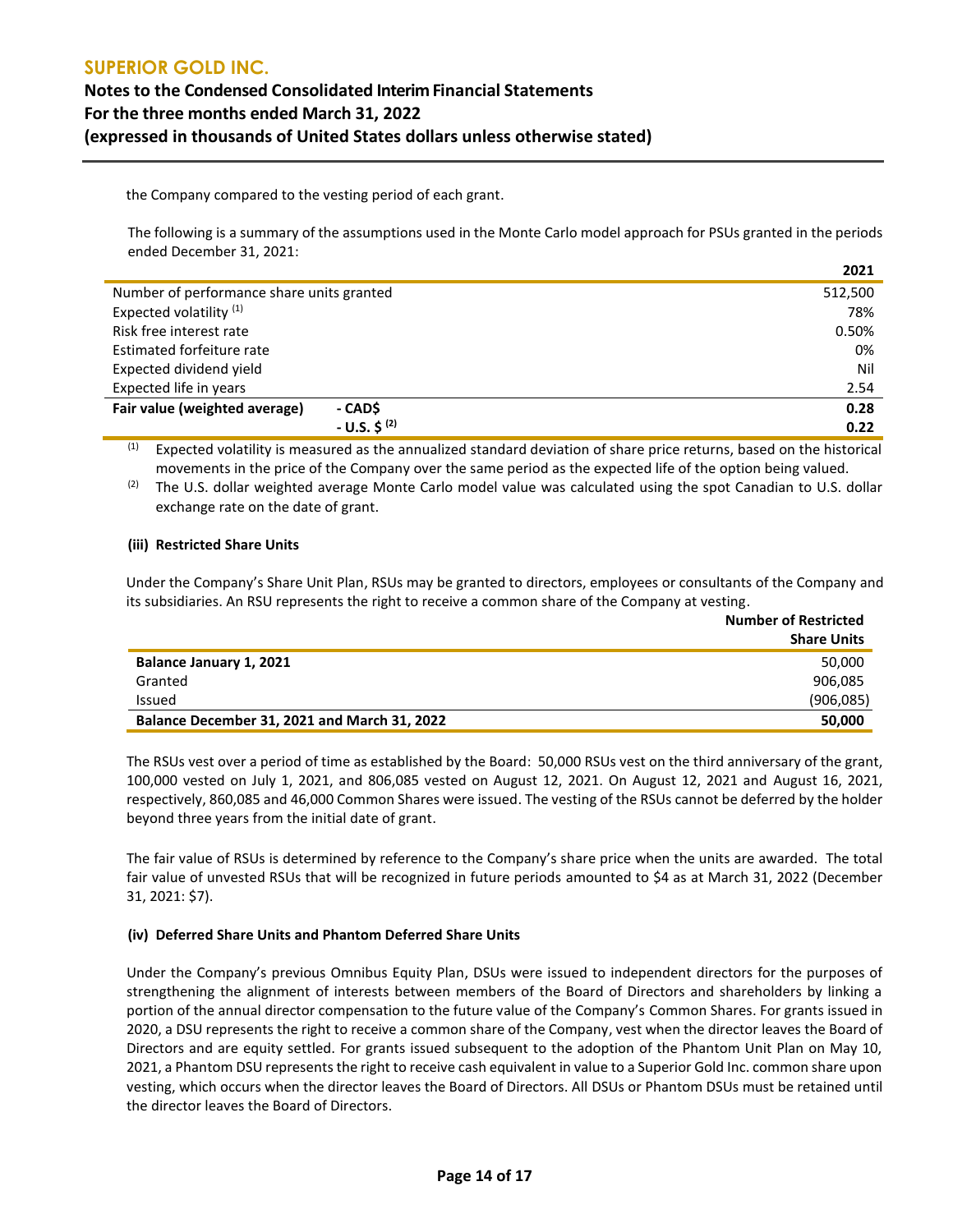## **Notes to the Condensed Consolidated Interim Financial Statements For the three months ended March 31, 2022 (expressed in thousands of United States dollars unless otherwise stated)**

|                                              | <b>Number of Deferred</b><br><b>Share Units</b> |
|----------------------------------------------|-------------------------------------------------|
| Balance January 1, 2021                      | 424.656                                         |
| Granted                                      | 128,480                                         |
| Balance December 31, 2021 and March 31, 2022 | 553,136                                         |

For grants issued in 2020, the fair value of DSUs is determined by reference to the Company's share price when the units are awarded. For grants issued in 2021, the fair value of Phantom DSUs is determined by reference to the Company's share price when the units are awarded and recognized as a liability on the Consolidated Statement of Financial Position. The liability is re-measured to fair value at each reporting date up to and including the settlement date, with changes in fair value recognized in the Consolidated Statement of Comprehensive Income (Loss).

The share-based payments recognized in these financial statements are as follow:

|                                   | Three months ended<br>March 31 |    |      |
|-----------------------------------|--------------------------------|----|------|
|                                   | 2022                           |    | 2021 |
| <b>Equity settled plans</b>       |                                |    |      |
| Cost of sales                     |                                |    |      |
| Mining - Share option plans       | \$                             | \$ | 4    |
| Site services - Share option plan | 11                             |    |      |
|                                   | 11                             |    | 11   |
| <b>General and administrative</b> |                                |    |      |
| Share option plan                 | 61                             |    | 50   |
| Deferred share units <sup>1</sup> | 18                             |    |      |
| Performance share units           | 9                              |    | 9    |
| Restricted share units            | 3                              |    | 3    |
|                                   | 91                             |    | 62   |
|                                   | \$<br>102                      | Ś  | 73   |

 $(1)$  Beginning in May, 2021, Share based payment expense pertains to Phantom DSUs.

#### **e) Earnings per share**

The following table details the weighted average number of common shares outstanding for the purpose of computing basic and diluted earnings (loss) per share:

|                                               | Three months ended |             |  |
|-----------------------------------------------|--------------------|-------------|--|
|                                               |                    | March 31    |  |
| <b>Number of Common Shares</b>                | 2022               | 2021        |  |
| Basic weighted average shares outstanding     | 122,888,508        | 121,806,195 |  |
| Weighted average shares dilution adjustments: |                    |             |  |
| Share options                                 | 501,280            | 207,813     |  |
| Deferred Share Units                          |                    |             |  |
| Performance Share Units                       | 337,500            |             |  |
| <b>Restricted Share Units</b>                 |                    |             |  |
| Warrants                                      | -                  |             |  |
| Diluted weighted average shares outstanding   | 123,727,288        | 122,014,008 |  |

The Company excludes from the diluted weighted average number of Common Shares all rights that, if exercised, would result in an anti-dilutive adjustment to the income (loss) per share calculation.

• Dilutive share options were determined using the Company's average share price for the period, resulting in 5,698,720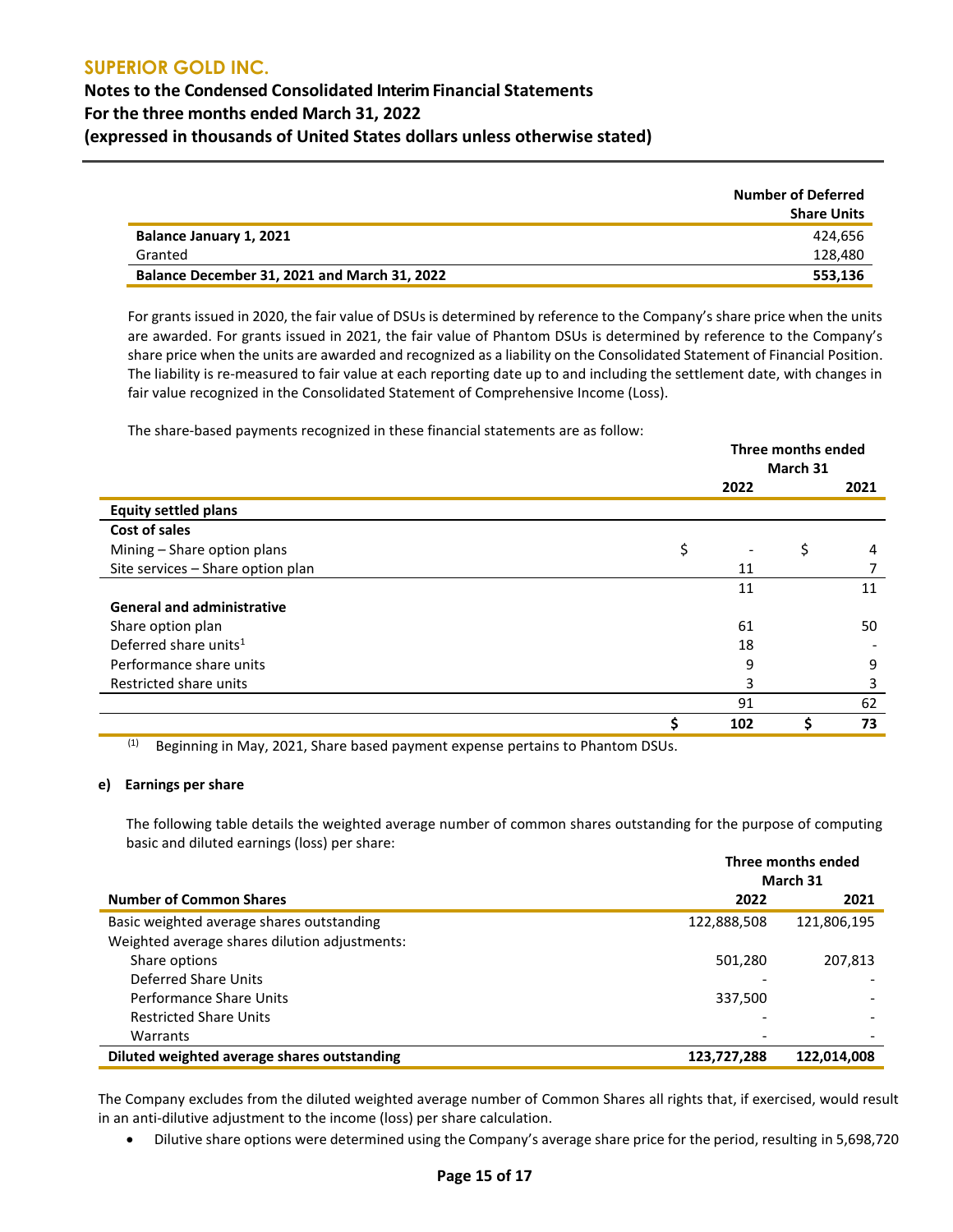**Notes to the Condensed Consolidated Interim Financial Statements For the three months ended March 31, 2022 (expressed in thousands of United States dollars unless otherwise stated)**

- share options being excluded from the calculation of diluted earnings per share for the three months ended March 31, 2022 (three months ended March 31, 2021 – 7,533,855 share options and 14,429,521 Warrants).
- In respect of the performance share units, the share dilution adjustment was determined using the increase in the Company's share price relative to the VanEck Vectors Junior Gold Miners ETF, resulting in 151,500 performance share units being excluded from the calculation of diluted earnings per share for the three months ended March 31, 2022 (three months ended March 31, 2021 – 401,501).
- The 424,656 of equity settled deferred share units and 50,000 restricted share units were excluded from the calculation of diluted earnings per share as they are anti-dilutive for the three months ended March 31, 2022 and 2021.

#### **13. NET FINANCE (INCOME) COSTS**

|                                           | Three months ended<br>March 31 |  |      |
|-------------------------------------------|--------------------------------|--|------|
|                                           | 2022                           |  | 2021 |
| Accretion of provisions                   | 20                             |  | 4    |
| Accretion on Gold loan                    |                                |  | 285  |
| Lease and short-term loan finance charges | 161                            |  | 208  |
| Interest income                           | (1)                            |  | (1)  |
| Foreign exchange (gain)/loss              | (20)                           |  | (94) |
|                                           | 160                            |  | 402  |

## **14. TAXES**

The Company estimates the effective tax rate expected to be applied for the full fiscal year and uses this rate to determine income provisions in interim periods. The impact of changes in judgments and estimates concerning the probable realization of losses, changes in tax rates, and foreign exchange rates are recognized in the interim period in which they occur.

The tax (recovery) expense for the three months ended March 31, 2022 was (\$143) (March 31, 2021 – \$33).

#### **15. LEASE OBLIGATIONS**

#### **Right-of-use assets**

The Company classifies right-of-use ("ROU") assets as an asset either explicitly specified in the contract or implicitly specified at the time it is made available for use by the Company. In conjunction, the Company controls either directly or indirectly the operation of that asset, as well, derives substantially all the economic benefits from use of the asset.

The following ROU assets have been included within in the Mining interests; exploration and evaluation assets; and property, plant and equipment section of the consolidated financial statements (note 7):

| Cost:                     |    |          |
|---------------------------|----|----------|
| December 31, 2020         | \$ | 23,524   |
| ROU asset additions       |    | 1,076    |
| Foreign exchange movement |    | (1, 416) |
| December 31, 2021         |    | 23,184   |
|                           |    |          |
| Accumulated depreciation  |    |          |
| December 31, 2020         |    | 9,410    |
| Depreciation charge       |    | 4,084    |
| Foreign exchange movement |    | (680)    |
| December 31, 2021         |    | 12,814   |
| As at December 31, 2021   | Ś  | 10,370   |